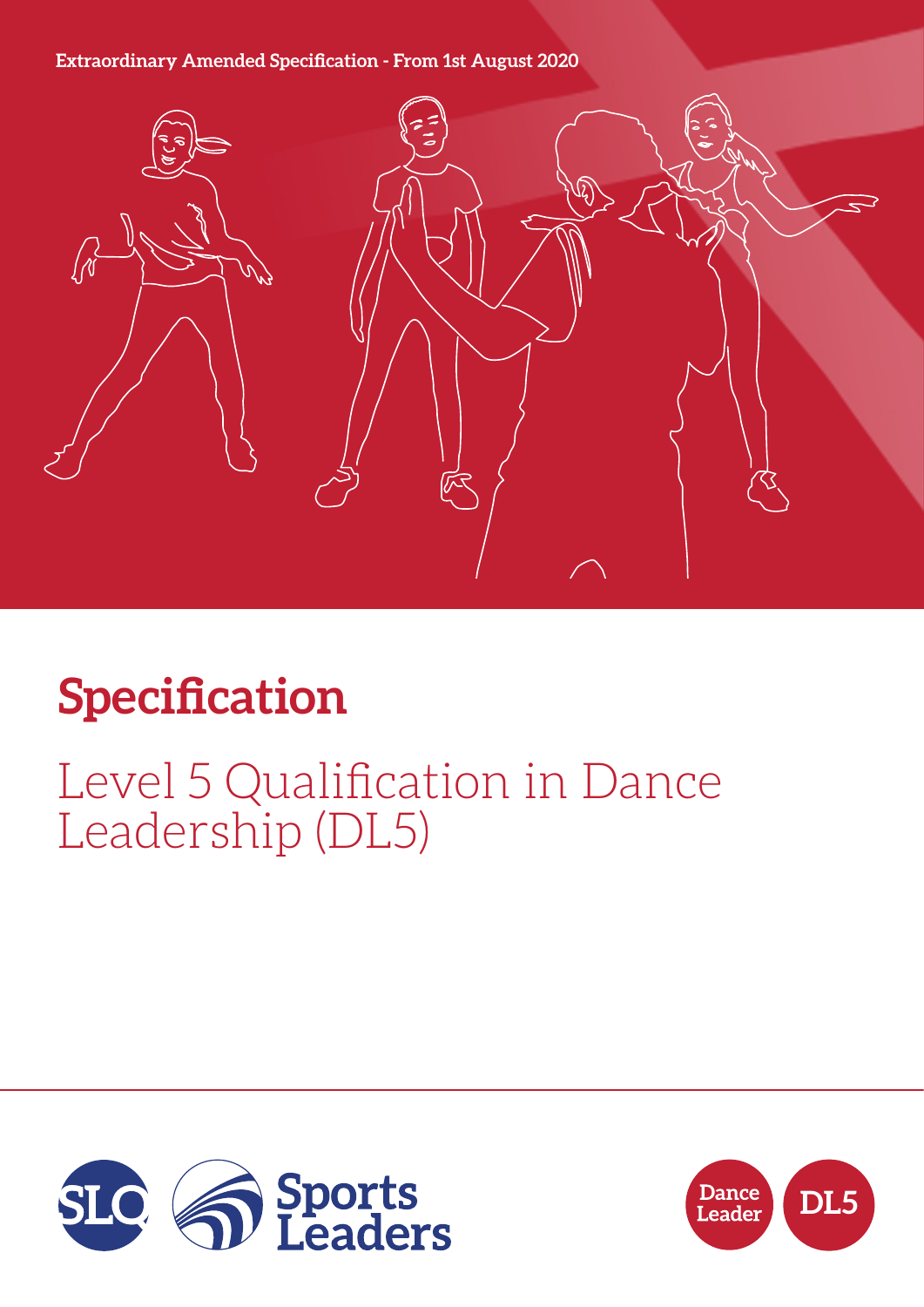#### **Introducing the Extraordinary Specification for 2020/21**

Note: This Extraordinary Amended Specification has been introduced in response to the Covid-19 crisis to ensure that the qualification's assessments can be delivered by Centres and remain accessible to learners.

In summary - delivery of the SLQ Sports Leaders during the academic year 2020-21 includes the following adaptations:

| Definition of                                                   | During these unprecedented times the definition of community has evolved. For the                                                                                                                                                                                                                                                                |  |  |
|-----------------------------------------------------------------|--------------------------------------------------------------------------------------------------------------------------------------------------------------------------------------------------------------------------------------------------------------------------------------------------------------------------------------------------|--|--|
| community                                                       | purpose of dance leadership community is defined as:                                                                                                                                                                                                                                                                                             |  |  |
|                                                                 | <b>Education provider</b><br>Social bubble<br>Home environment<br>٠<br>Social media/digital environment                                                                                                                                                                                                                                          |  |  |
|                                                                 | When a learner is asked to deliver an activity within their community this can be done<br>for any of the above.                                                                                                                                                                                                                                  |  |  |
| Demonstration of<br>leadership                                  | With the current restrictions to volunteering with groups of people we have adapted<br>the demonstration of leadership requirement to consist of:                                                                                                                                                                                                |  |  |
|                                                                 | 2 hours dance leadership sessions as part of Unit 5 within their community<br>$\bullet$                                                                                                                                                                                                                                                          |  |  |
| Responsibility of<br>leading safe sessions<br>as a Dance Leader | A Level 5 Dance Leader during training is required to be supported and guided at all<br>times by their tutor/assessor or person in charge of the organisation they are leading<br>in.                                                                                                                                                            |  |  |
|                                                                 | The responsible person will be required to advise the learner on risk assessments and<br>the interventions required to put in place in line with the organisation's Covid-19<br>safety guidance.                                                                                                                                                 |  |  |
|                                                                 | Once qualified the Dance Leader will be able to lead with indirect supervision and will<br>be responsible for maintaining the safety of a session including Covid-19 guidance and<br>safety considerations.                                                                                                                                      |  |  |
| Covid-19 Learner<br><b>Support Challenges</b>                   | SLQ Sports Leaders have developed a series of Covid-19 Learner Support Challenges as<br>identified below. These are available to access as part of home learning or within face<br>to face sessions.                                                                                                                                             |  |  |
|                                                                 | The aim of these challenges is to support the Dance Leader to deliver safely during<br>these challenging times. They will guide the learner to recognise the skills that are<br>being developed and guide them to implement them effectively in the ever changing<br>environment.                                                                |  |  |
|                                                                 | The sessions aim to support the delivery of the qualification through these<br>extraordinary times and support the learner with understanding how they can lead<br>sessions safely during the Covid-19 crisis. The support challenges are referenced<br>throughout the tutor resources and the Learner Resources as 'Power Up<br>Opportunities'. |  |  |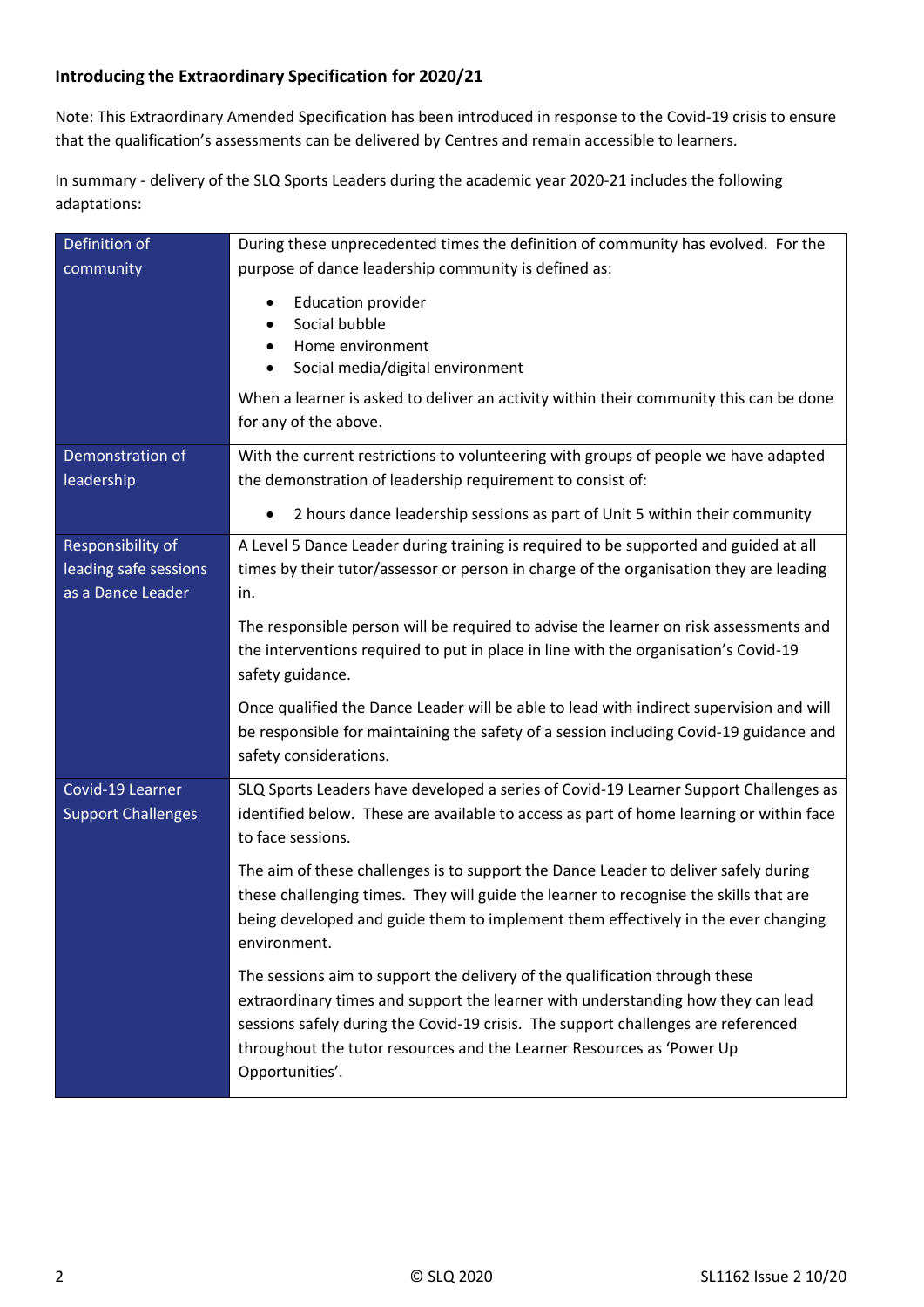#### **Supporting learners to develop their skills**

SLQ Sports Leaders will support the delivery of this qualification through six new, learner facing, 'Covid-19 Support Challenges', these are included in your learner registration fees. The resources can either be issued to learners to complete during their tutor time or they can be given as sessions to be completed at home. Each session should take about an hour to complete.

The challenges are designed to be delivered alongside the qualification delivery to give support and understanding of the current circumstances for leading activities. It will also give additional ideas to learners about how they might need to adapt to the needs of the Covid-19 crisis environment.

The six challenges are:

- 1) Valuing Learning Challenge Re-engaging with learning and your community
- 2) Skills for Progression Challenge The personal skills you need to progress
- 3) Believe in Yourself Challenge Building confidence to succeed
- 4) Safety First Challenge –Leading activities safely
- 5) Adapting Activities Challenge Developing activities for a changing environment
- 6) Virtual Leading Challenge Using technology for leading activities

These challenges are referenced as 'Power Up' opportunities in the Tutor Resources and in the Learner Evidence Record.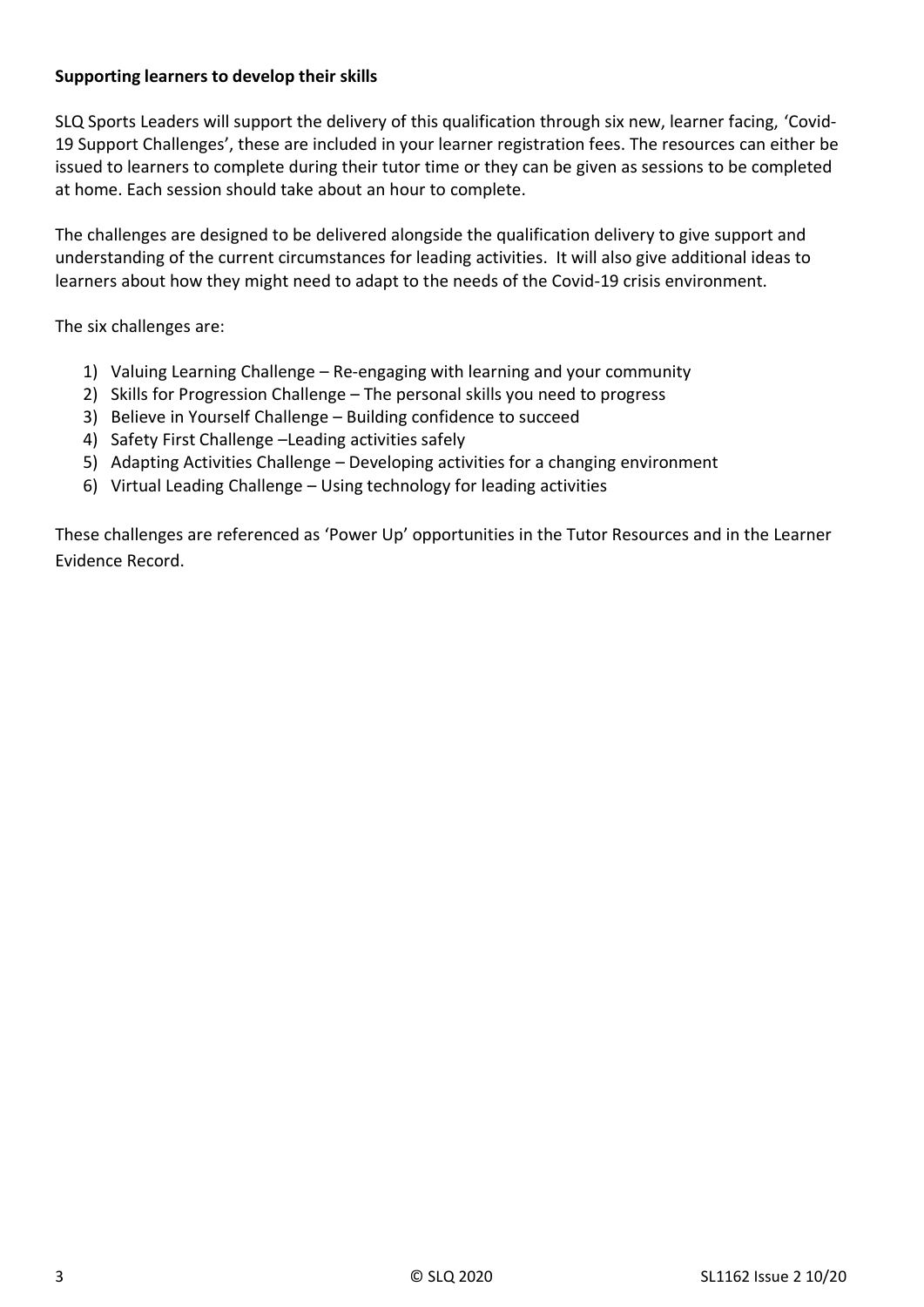#### **Qualification information**

#### **Objective:**

SCQF DL5 is a nationally recognised qualification that enables successful learners to assist to lead purposeful and enjoyable dance activity sessions, under indirect supervision.

This 'Extraordinary Amended Specification' has been developed and issued in response to the changes in the environment due to the Covid-19 crisis. The amendments have been put in place so that learners can continue to safely demonstrate their leadership skills for practical assessments.

| Minimum age on course start date    | 13 years old                                                               |
|-------------------------------------|----------------------------------------------------------------------------|
| Pre-requisites                      | None                                                                       |
| Level of supervision during course  | Direct supervision                                                         |
| Level of supervision once qualified | Indirect supervision (once 16 years old)                                   |
| Notional Learning Time)             | 61 hours                                                                   |
| Tutored time (GL)                   | 30 hours                                                                   |
|                                     | 2 hours required for courses with start dates before 31 <sup>st</sup> July |
| Demonstration of leadership         | 2021.                                                                      |
|                                     | See the Demonstration of Leadership hours section below for                |
|                                     | more details                                                               |
| <b>Credits</b>                      | 7 credits                                                                  |
| Insight points                      | 13                                                                         |

#### **Assessment**

SLQ Sports Leaders have provided an easy to use Learner Evidence Record (LER) for this qualification. The LER is mandatory and uses the following assessments:

- Practical observation with additional guidance of how to use videos and conferencing apps to support assessment decisions
- Questioning of underpinning knowledge via worksheets
- Plans and evaluations completed during the course

\* Reasonable adjustments can be made for learners who are unable to complete the LER

#### **Demonstration of Leadership Hours**

*Adapted assessment to ensure the qualification is accessible for learners during the Covid-19 crisis.*

| Unit                                    | Leadership hours required for courses<br>with start dates between 1 August<br>2020 to 31 July 2021 |
|-----------------------------------------|----------------------------------------------------------------------------------------------------|
| Unit $5$ – Lead dance activity sessions | 2 hours of leadership to peers                                                                     |

Note: If social distancing and Covid-19 control measures allow, the specification would typically require a total of 10 hours demonstration of leadership for Unit 5. This will not be retrospectively enforced for courses with start dates before 31<sup>st</sup> July 2021.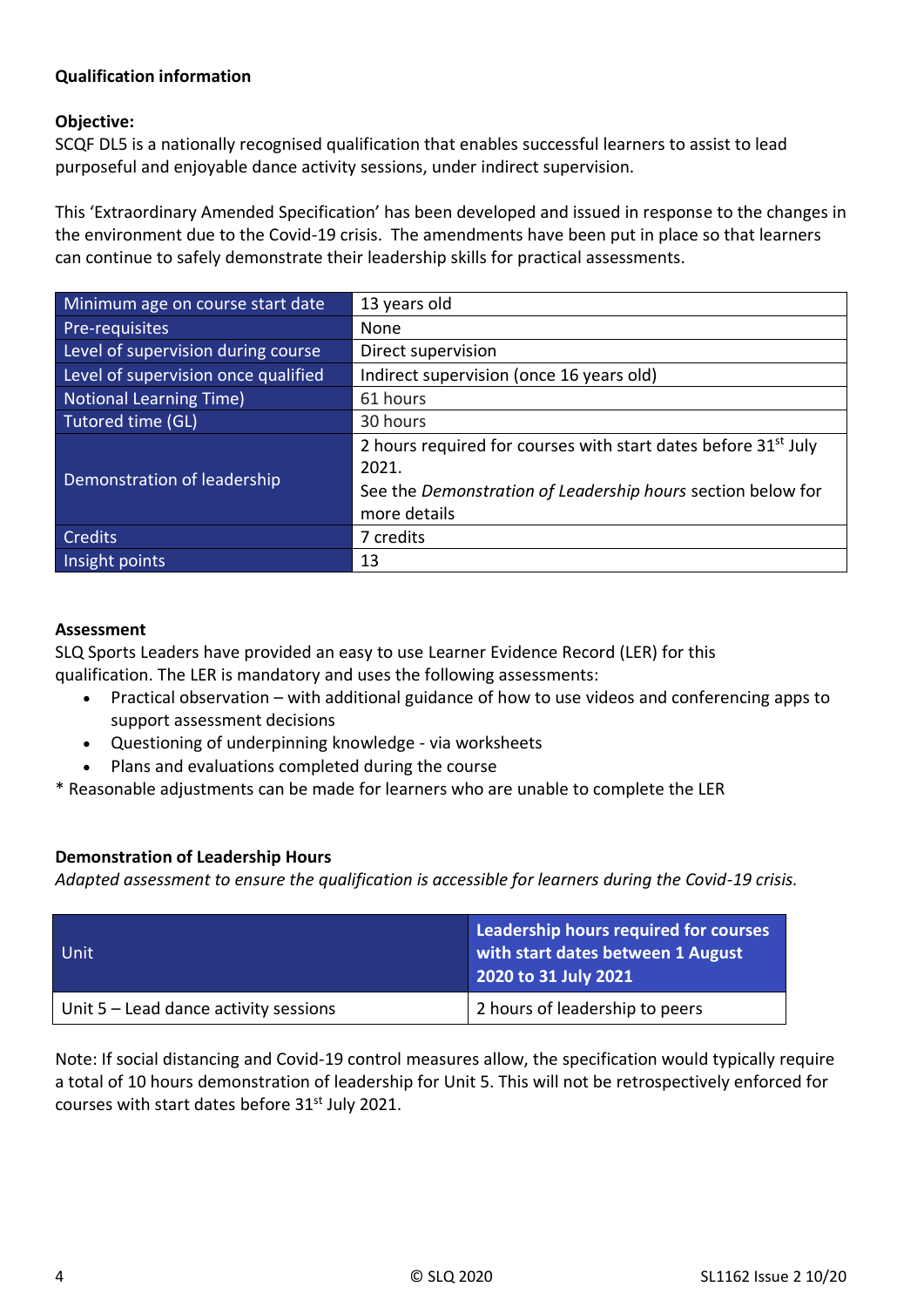#### **Resources – Reviewed for 2020/21**

*A suite of support resources and guidance to enable you and your learners to create Sports Leaders in 2020/21 will be available*.

To assist you with the delivery and assessment of this qualification SLQ Sports Leaders will provide you with access to the following documents electronically:

- This qualification specification reviewed for 2020/21 to overcome the challenges of Covid-19
- Delivering sports leadership in the Covid-19 pandemic Guidance for Tutors and other delivery staff
- Learner Evidence Record reviewed for 2020/21
- A series of Covid-19 Learner Support Challenges to support learners to be adaptable to the changing safety needs of their community and the Covid-19 environment
- Tutor Resource presentation slides for each unit reviewed for 2020/21
- Quality Assurance Review Checklist reviewed for 2020/21
- Internal Verification forms reviewed for 2020/21

#### **Training requirements for your Centre**

Tutor Training is mandatory for Centres planning to deliver SLQ Sports Leaders qualifications. A minimum of one person per Centre must undertake Tutor Training which gives 'Trained Tutor/Assessor' status lasting for two years.

Centre Course Managers (CCMs) e-training and Internal Verification e-training are also mandatory for those that are performing the roles at a Centre. Visit [LEAP](https://leap.slqskills.org/training-menu/?def=1) to complete the training.

#### **Policies**

When agreeing to the Terms and Conditions, all Qualification Centres have acknowledged that the following policies are in place and accessible to both learners and tutors as required:

- Complaints policy
- Malpractice and maladministration policy
- Appeals policy

Our Quality Assurance engagements will check these are in place and whether these have been accessed in the last 12 months. If you have any questions regarding this requirement, please contact your [Senior Quality Assurance Officer](https://www.sportsleaders.org/about-us-1/meet-the-team-1) or your [Customer Services Team](https://www.sportsleaders.org/about-us-1/meet-the-team-1) member as soon as possible. We are happy to offer guidance regarding these policies if required.

#### **Progression**

This qualification has a progression pathway to the next level of Sports Leadership qualification. This qualification is the SCQF Level 6 Qualification in Sports Leadership that can be delivered through dance.

#### **Price**

The price list for all SLQ Sports Leaders qualifications, awards and additional resources can be found [here.](https://www.sportsleaders.org/about-us-1/prices)

#### **FAQs**

A list of Frequently Asked Questions can be found [here.](https://www.sportsleaders.org/about-us-1/faqs)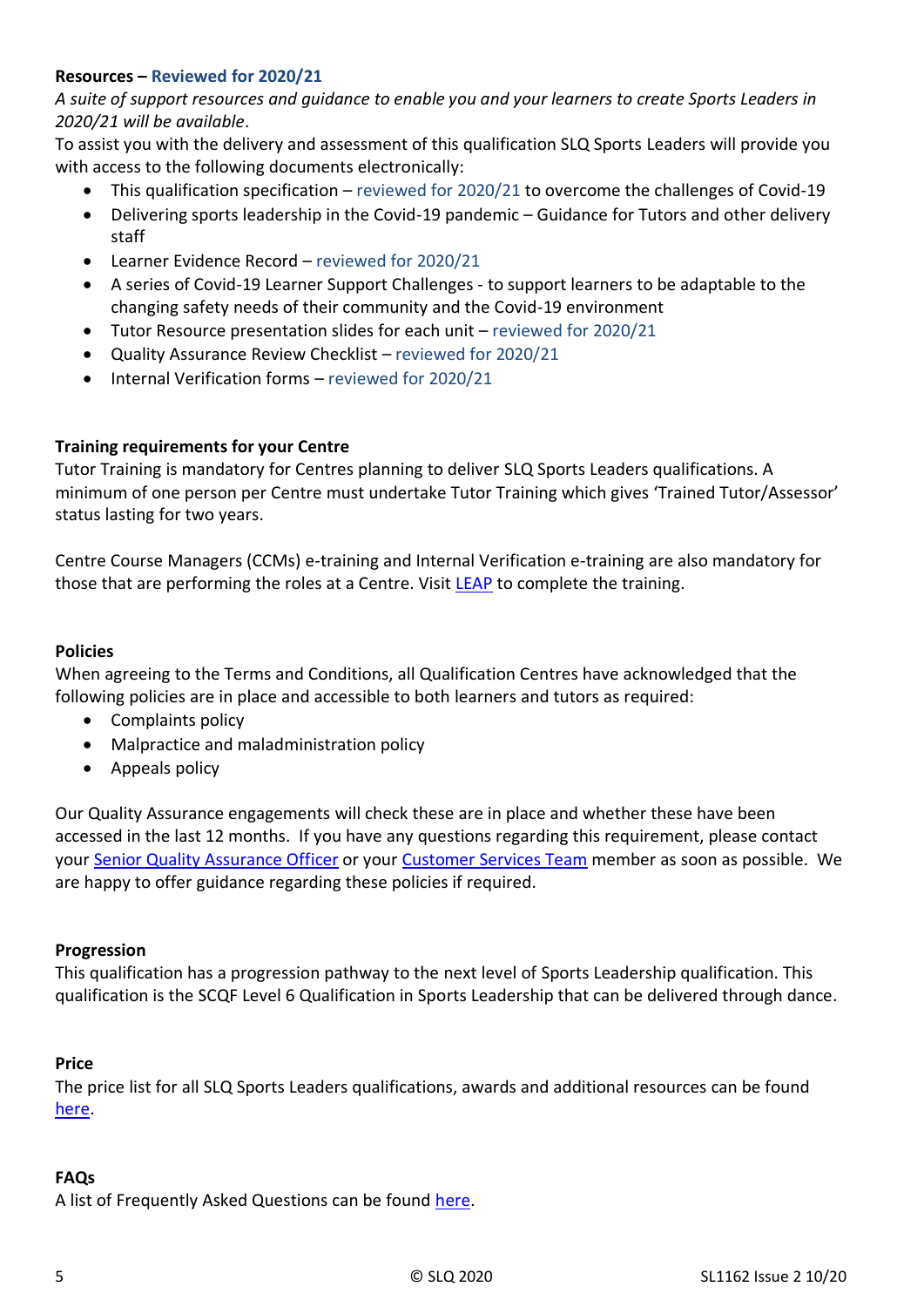## Extraordinary Specification for 2020/21 SLQ SCQF Level 5 Qualification in Dance Leadership (SCQF DL5) Unit Overview

| <b>Units</b><br>All units are mandatory                                                                                                                                             | <b>Guided</b><br><b>Learning</b><br>(Tutor time) | <b>Directed</b><br>study<br>Includes 10<br>leadership<br>hours* | <b>Notional</b><br><b>Learning Time</b> |
|-------------------------------------------------------------------------------------------------------------------------------------------------------------------------------------|--------------------------------------------------|-----------------------------------------------------------------|-----------------------------------------|
| Unit 1 - Building leadership skills                                                                                                                                                 | 3                                                | 3                                                               | 6                                       |
| Unit 2 – Plan, lead and evaluate dance activity sessions                                                                                                                            | 10                                               | 5                                                               | 15                                      |
| Unit 3 – Assist in planning and leading a dance event                                                                                                                               | 10                                               | 8                                                               | 18                                      |
| Unit $4$ – Dance choreography                                                                                                                                                       | 5                                                | 5                                                               | 10                                      |
| Unit $5$ – Lead dance activity sessions                                                                                                                                             | $\overline{2}$                                   | $10*$                                                           | 12                                      |
| *Adapted Assessment for courses with a start date before 31 <sup>st</sup> July 2021 - learners are expected to<br>complete 2 hours of total demonstration of leadership for Unit 5. |                                                  | 31                                                              | 61                                      |
|                                                                                                                                                                                     |                                                  |                                                                 | 7 credits                               |
| *If social distancing and Covid-19 control measures allow, the specification would typically require a total of 10 hours demonstration of leadership for<br>Unit 5.                 |                                                  |                                                                 |                                         |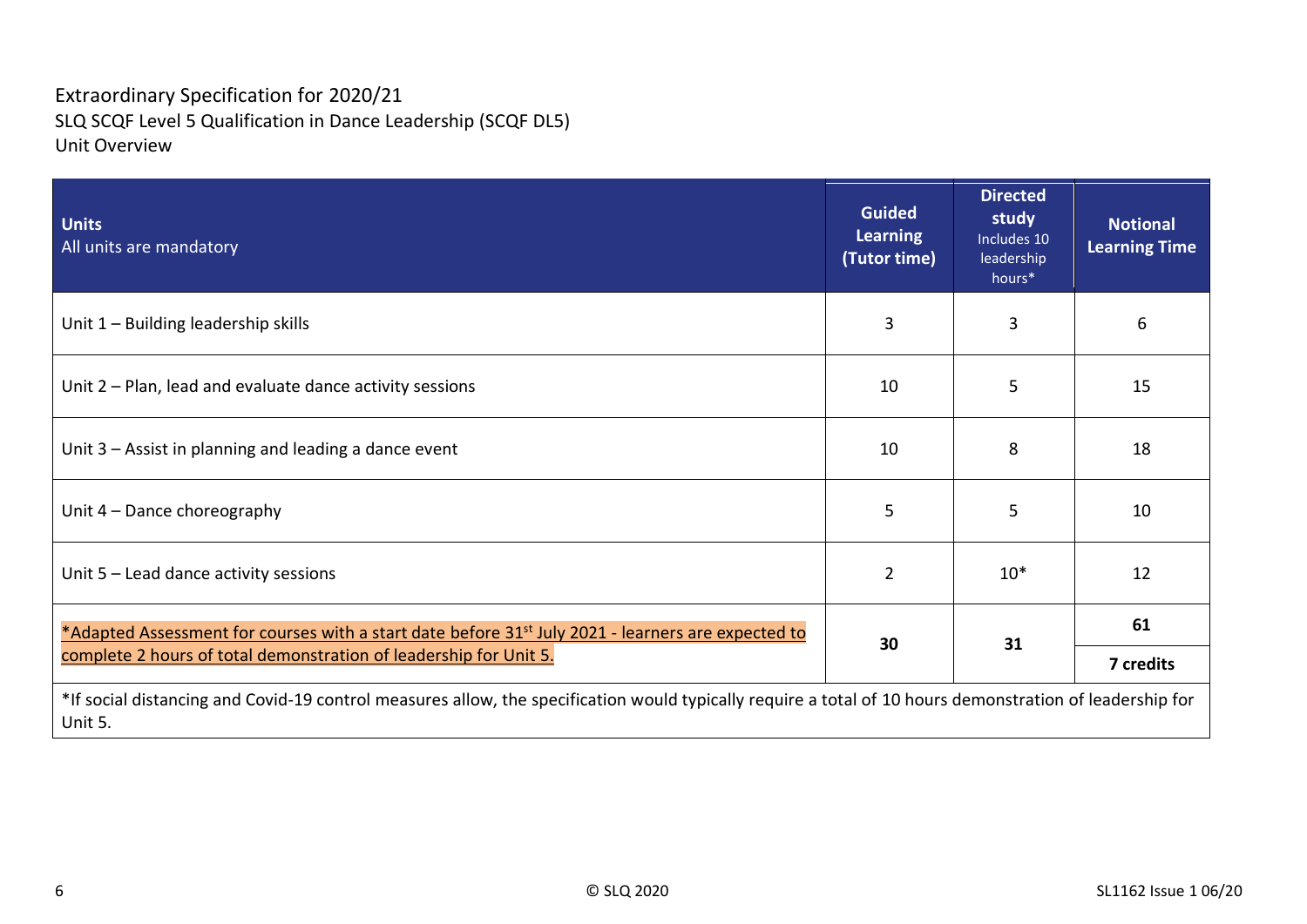## Extraordinary Specification for 2020/21 SLQ SCQF Level 5 Qualification in Dance Leadership (SCQF DL5) Units and Performance Criteria Guidance

| Unit 1 - Developing leadership skills                                                                                                         |                                                                                                                   |                                                                                                       |  |  |
|-----------------------------------------------------------------------------------------------------------------------------------------------|-------------------------------------------------------------------------------------------------------------------|-------------------------------------------------------------------------------------------------------|--|--|
| Performance Criteria                                                                                                                          | Minimum action required                                                                                           | What needs to be completed                                                                            |  |  |
|                                                                                                                                               | Learning Outcome 1 - Understand the skills and behaviours needed for effective leadership                         |                                                                                                       |  |  |
| 1.1 Explain the similarities and differences between skills<br>and behaviours                                                                 | Explain at least one similarity and one difference<br>between skills and behaviours                               | Task 1.1 - Leadership skills and<br>behaviours<br>Complete task worksheet                             |  |  |
| 1.2 Describe the skills that an effective leader will need                                                                                    | Describe at least five skills that an effective leader will                                                       |                                                                                                       |  |  |
| 1.3 Describe the behaviours that an effective leader will<br>need                                                                             | need and explain why they are necessary                                                                           |                                                                                                       |  |  |
| 1.4 Explain why the identified skills and behaviours will<br>be necessary for effective, successful leadership                                | Describe at least five behaviours that an effective<br>leader will need and explain why they are necessary        |                                                                                                       |  |  |
| Learning Outcome 2 – Understand the importance of leadership skills and behaviours in a range of situations                                   |                                                                                                                   |                                                                                                       |  |  |
| 2.1 Explain how and why identified skills and behaviours<br>might be relevant in other environments                                           | For at least five skills and five behaviours, explain how<br>and why they might be relevant in other environments | Task 1.2 - Using leadership skills and<br>behaviours in other environments<br>Complete task worksheet |  |  |
| 2.2 Explain the positive impact that the identified skills<br>and behaviours might have on employability and success<br>in a work environment | Explain the positive impact they might have on<br>employability and success in a work environment                 |                                                                                                       |  |  |
| Learning Outcome 3 - Be able to evaluate own leadership skills and behaviours                                                                 |                                                                                                                   |                                                                                                       |  |  |
| 3.1 Carry out an evaluation of own leadership skills                                                                                          | Carry out a 'self-audit' of their own leadership skills<br>before, during and at the end of the course            | Task 1.3 - Evaluate own leadership<br>skills<br>Complete task worksheet                               |  |  |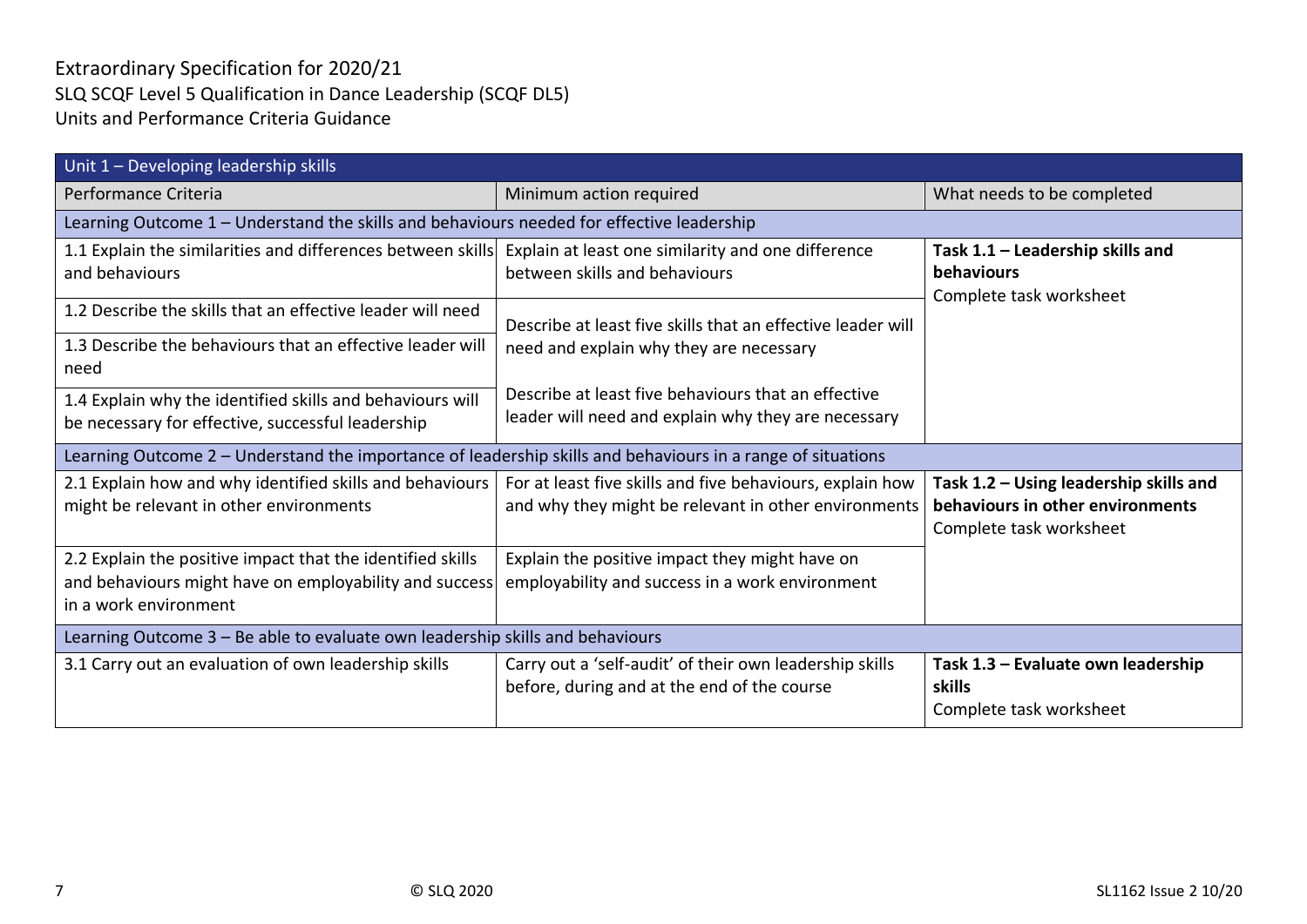| Unit 2 - Plan, lead and evaluate dance activity sessions                                    |                                                                                                        |                                                                                                                                  |  |  |
|---------------------------------------------------------------------------------------------|--------------------------------------------------------------------------------------------------------|----------------------------------------------------------------------------------------------------------------------------------|--|--|
| Performance Criteria                                                                        | Minimum action required                                                                                | What needs to be completed                                                                                                       |  |  |
| Learning Outcome 1 - Be able to plan structured, inclusive and safe dance activity sessions |                                                                                                        |                                                                                                                                  |  |  |
| 1.1 Plan dance activity sessions                                                            | Plan a minimum of two dance activity sessions                                                          | Task 2.1 - Plan, lead and evaluate<br>dance activity sessions<br>Complete session plans for two sessions                         |  |  |
| Learning Outcome 2 - Be able to lead structured, inclusive and safe dance activity sessions |                                                                                                        |                                                                                                                                  |  |  |
| 2.1 Use effective communication skills when leading<br>dance activity sessions              | Use at least three different verbal and at least three<br>non-verbal communication methods effectively | Task 2.1 - Plan, lead and evaluate<br>dance activity sessions<br><b>Practical Observation Form</b>                               |  |  |
|                                                                                             | Demonstrate active listening on at least one<br>occasion                                               |                                                                                                                                  |  |  |
| 2.2 Use effective motivation methods when leading<br>dance activity sessions                | Use at least three motivational methods effectively                                                    |                                                                                                                                  |  |  |
| 2.3 Adapt the session effectively in line with the<br>needs of the participant(s)           | Adapt a session in line with the participant(s) needs<br>on at least one occasion                      |                                                                                                                                  |  |  |
| 2.4 Use ground rules as part of a dance activity session                                    | Set and enforce at least three ground rules                                                            |                                                                                                                                  |  |  |
| 2.5 Give feedback to participants in a dance activity<br>session                            | Give feedback to participants as part of a dance<br>activity session, to outline:                      |                                                                                                                                  |  |  |
|                                                                                             | Two things participants did well<br>One thing that can be improved                                     |                                                                                                                                  |  |  |
| 2.6 Complete a risk assessment for a dance activity<br>session                              | Complete a risk assessment for at least one dance<br>activity session                                  | Task 2.2 - Completing a risk assessment<br>for a dance activity session<br>Complete a risk assessment for one<br>planned session |  |  |
| 2.7 Lead dance activity sessions                                                            | Lead a minimum of two x 15 minutes dance activity<br>sessions.                                         | Task 2.1 - Plan, lead and evaluate<br>dance activity sessions<br><b>Practical Observation Form</b>                               |  |  |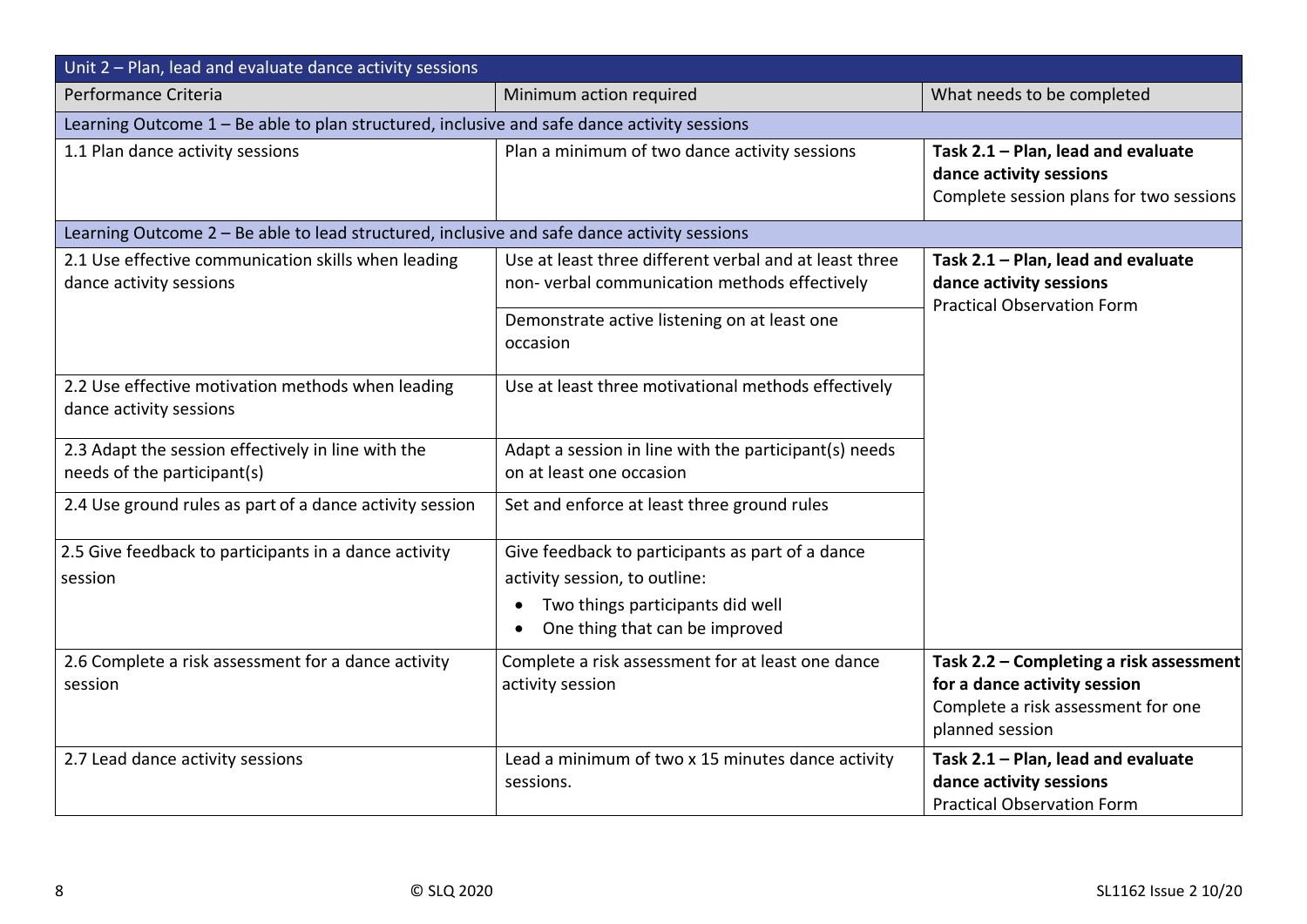| Learning Outcome 3 - Be able to evaluate dance activity sessions |                                                                                           |                                    |  |
|------------------------------------------------------------------|-------------------------------------------------------------------------------------------|------------------------------------|--|
| 3.1 Evaluate dance activity sessions                             | Evaluate the sessions delivered to include:                                               | Task 2.1 - Plan, lead and evaluate |  |
|                                                                  | Aspects of the session that went well                                                     | dance activity sessions            |  |
|                                                                  | Aspects of the session that require improvement                                           | Complete evaluation sections of    |  |
|                                                                  | An explanation of how the evaluation will be used session plans for at least two sessions |                                    |  |
|                                                                  | to improve the future sessions                                                            |                                    |  |

| Unit 3 - Assist in planning and leading a dance event                                        |                                                                                                                                                            |                                                                                                                                    |  |
|----------------------------------------------------------------------------------------------|------------------------------------------------------------------------------------------------------------------------------------------------------------|------------------------------------------------------------------------------------------------------------------------------------|--|
| Performance Criteria                                                                         | Minimum action required                                                                                                                                    | What needs to be completed                                                                                                         |  |
| Learning Outcome 1 – Understand the different types of dance event                           |                                                                                                                                                            |                                                                                                                                    |  |
| 1.1 Describe different types of dance events                                                 | Describe at least five different types of dance events.<br>Description to include:<br><b>Key Features</b><br>Main uses<br>Pros and cons<br>Famous examples | Task $3.1$ – Types of dance events<br>Complete the task worksheet                                                                  |  |
| Learning Outcome $2 - Be$ able to assist in planning a dance event                           |                                                                                                                                                            |                                                                                                                                    |  |
| 2.1 Take part in the planning of a dance event                                               | Work as part of a group to plan at least one dance<br>event                                                                                                | Task 3.2 - Plan, lead and evaluate a<br>dance event<br>Complete the event plan template<br>for one event                           |  |
| Learning Outcome 3 - Be able to assist in leading a dance event                              |                                                                                                                                                            |                                                                                                                                    |  |
| 3.1 Take part in the leading of a dance event                                                | Take part in the leading of at least one dance event                                                                                                       | Task 3.2 - Plan, lead and evaluate a<br>dance event<br><b>Practical Observation Form</b>                                           |  |
| Learning Outcome 4 - Be able to evaluate a dance event                                       |                                                                                                                                                            |                                                                                                                                    |  |
| 4.1 Select and use appropriate methods and tools to<br>evaluate the success of a dance event | Evaluate at least one dance event                                                                                                                          | Task 3.2 - Plan, lead and evaluate a<br>dance event<br>Complete evaluation section of the<br>event planning template for one event |  |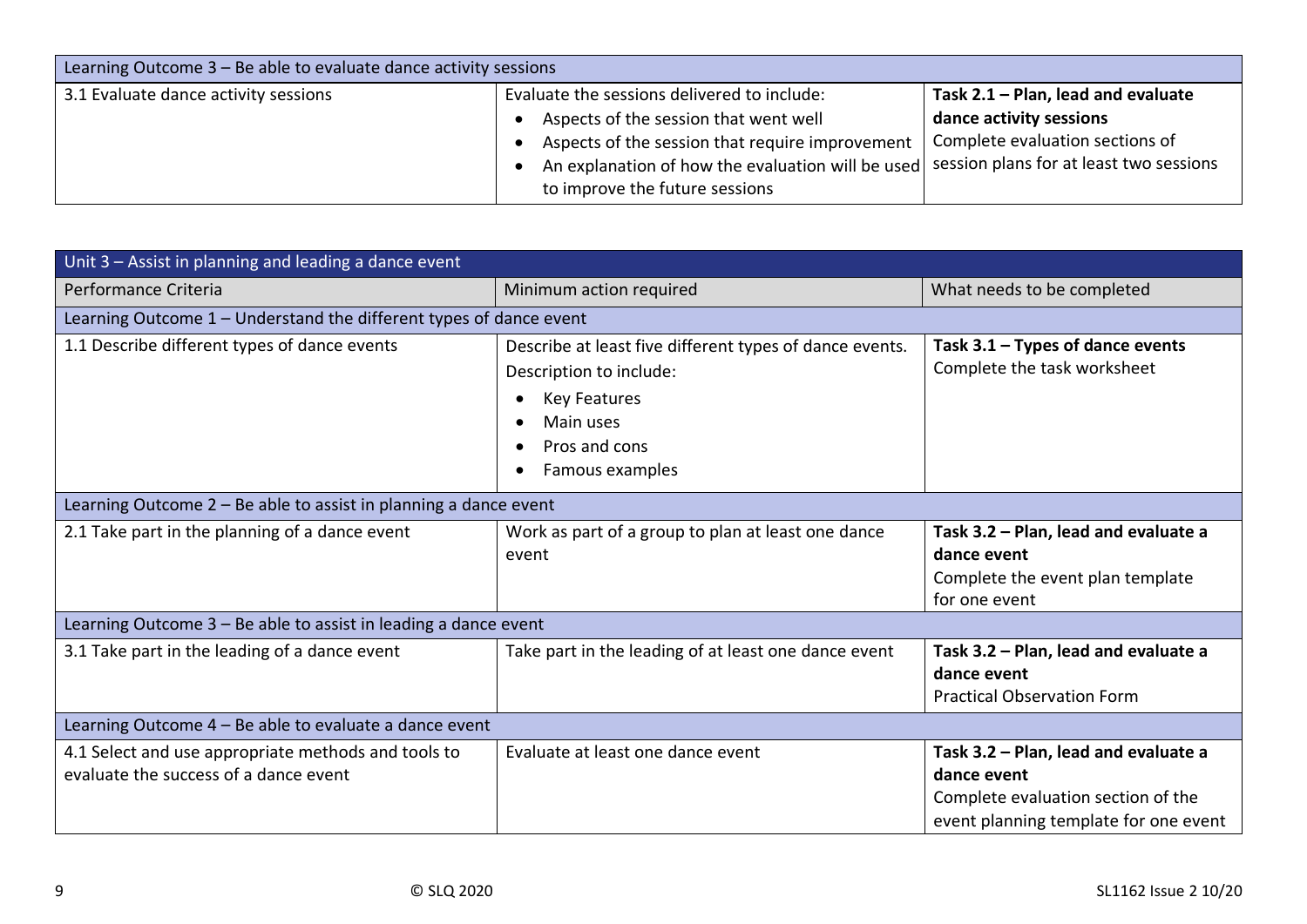| Unit 4 - Dance choreography                               |                                                                                                                                                                                                                        |                                                                                      |  |  |
|-----------------------------------------------------------|------------------------------------------------------------------------------------------------------------------------------------------------------------------------------------------------------------------------|--------------------------------------------------------------------------------------|--|--|
| Performance Criteria                                      | Minimum action required                                                                                                                                                                                                | What needs to be completed                                                           |  |  |
| Learning Outcome 1 - Know different styles of dance       |                                                                                                                                                                                                                        |                                                                                      |  |  |
| 1.1 Outline different dance<br><b>Styles</b>              | Outline a minimum of four different styles of dance                                                                                                                                                                    | Task 4.1 - Explore different styles of<br>dance                                      |  |  |
| 1.2 Explore a style of dance                              | Select one style of dance and research aspects such as:<br>Typical steps/ movements<br>Type of music used<br>History<br>Sociocultural references/impact<br>Dress/costume                                               | Complete the task worksheet                                                          |  |  |
| 1.3 Share their findings with others                      | Share their selected dance style with others. This<br>could be through practical demonstration, leading a<br>session or presentation                                                                                   | Task 4.1 - Explore different styles of<br>dance<br><b>Practical Observation Form</b> |  |  |
| Learning Outcome 2 - Be able to choreograph a group dance |                                                                                                                                                                                                                        |                                                                                      |  |  |
| 2.1 Choreograph a group dance                             | Choreograph a 2-minute group dance for a minimum<br>of three participants that demonstrates:<br>Key leadership skills<br>The 'elements of dance'<br>Choreographic devises and structures<br>The effective use of music | Task 4.2 - Choreograph a group dance<br><b>Practical Observation Form</b>            |  |  |
| Learning Outcome 3 - Be able to lead a group dance        |                                                                                                                                                                                                                        |                                                                                      |  |  |
| 3.1 Lead a group dance using key leadership skills        | Lead a 2-minute group dance for a minimum of three<br>participants                                                                                                                                                     | Task 4.2 - Choreograph a group dance<br><b>Practical Observation Form</b>            |  |  |